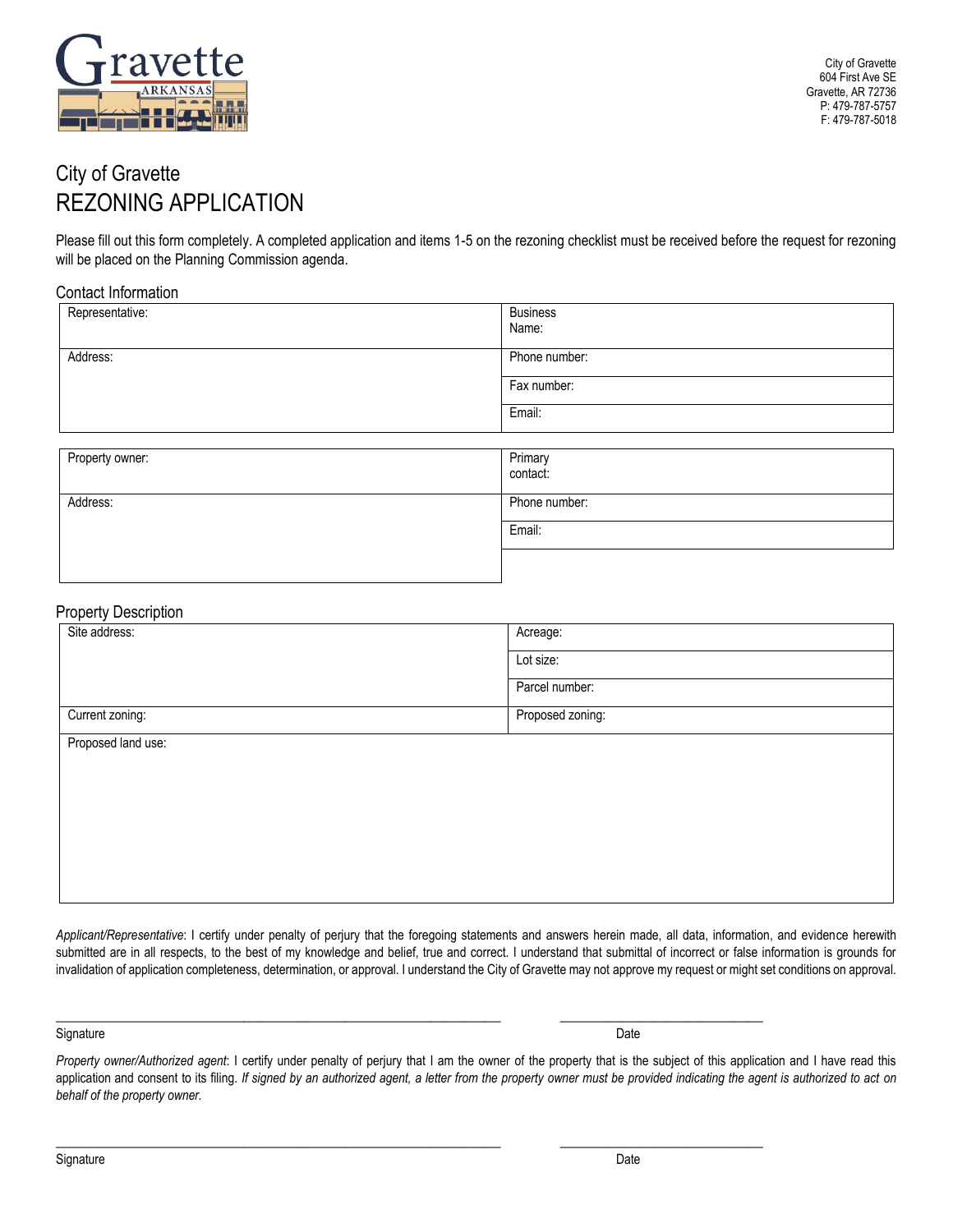

# City of Gravette REZONING REQUEST CHECKLIST

## Application procedure

# **Items 1-5 must be submitted with application or it will not be accepted.**

- 1. Completed application form
- 2. Payment of rezoning application fee (\$350)
- 3. Warranty deed
	- a. A copy of the warranty deed showing the current ownership of the property is required. A survey may be required if the deed cannot be accurately drawn to meet the Arkansas minimum survey accuracy standards. If you do not have a warranty deed, a copy may be obtained from the Benton County Circuit Clerk's office.
- $\Box$  4. Legal description
	- a. An accurate legal description of the property is required to be submitted an electronic word processing format. If the legal description is not accurate, city staff will contact you and you will have two days to submit an accurate legal description.
- 5. Narrative
	- a. A typed or written statement addressing each of the following:
		- i. Identification of current zoning designation and proposed zoning designation, including current owner information and any proposed sales.
		- ii. Reason or need for rezoning request
		- iii. Statement of how requested rezoning will conform to surrounding properties concerning:
			- 1. Use
			- 2. Traffic
			- 3. Signage
			- 4. Appearance
		- iv. Availability of water and sewer, including size of lines. If direct water and/or sewer is not available, describe how lines will be accessed and connected.
	- 6. After all items have been received, a date for public hearing will be scheduled to occur during a regularly scheduled Planning Commission meeting. The Planning Commission normally meets the second Tuesday of the month. THE PETITIONER OR A REPRESENTATIVE MUST ATTEND THE PUBLIC HEARING TO ANSWER ANY QUESTIONS FROM THE PLANNING COMMISSION.

### Procedure to follow after public hearing date has been set

1. Notification

IF THE NOTIFICATION PROCESS IS NOT COMPLETED AS DESCRIBED, THIS ITEM WILL BE REMOVED FROM THE AGENDA AND MUST BE RESUBMITTED FOR CONSIDERATION. NO EXCEPTIONS.

- a. Locate all property owners within 300-foot radius of the property. This information may be obtained from City Hall or a title company.
- b. Obtain an 8.5"x11" vicinity map from City Hall or on your own. Mark the property for which a rezoning is being requested.
- c. Complete the public notice letter provided with this application and attach a vicinity map. DO NOT SEND PUBLIC NOTICES WITHOUT A VICINITY MAP.
- d. Send to all property owners within 300-foot radius a public notice letter and vicinity map. This must be sent by certified mail.
- e. The following must be submitted to City Hall no later than fifteen days prior to public hearing date:
	- i. List of property owners within 300 feet.
	- ii. Certified mail receipts.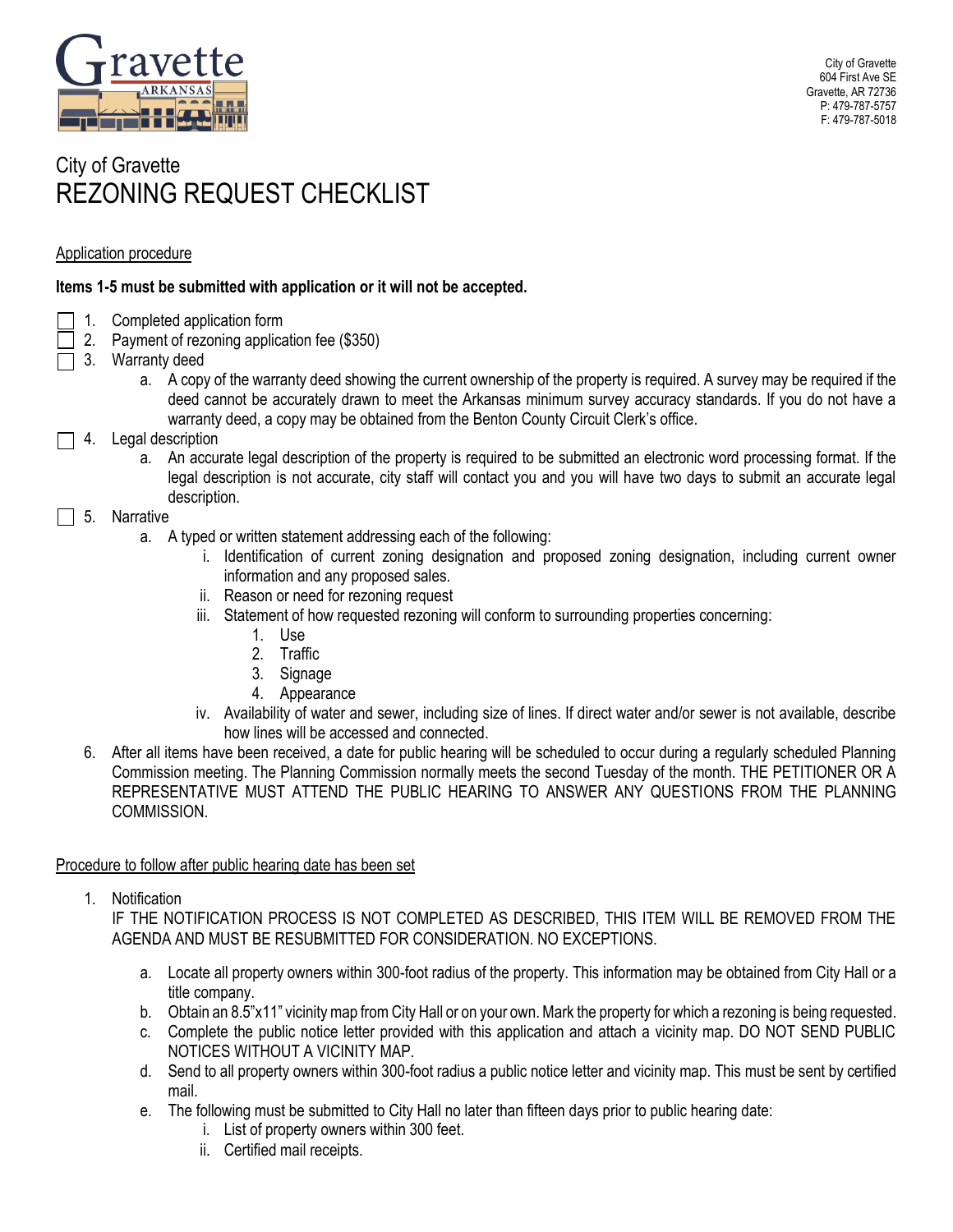

City of Gravette 604 First Ave SE Gravette, AR 72736 P: 479-787-5757 F: 479-787-5018

- iii. Copy of public notice and attached vicinity map.
- 2. The planning department will advertise this rezoning request and notice of public hearing in a newspaper of local circulation no later than fifteen days prior to the Planning Commission date.
- 3. The planning department may post a public hearing sign on the subject property no later than fifteen days prior to the Planning Commission date.

## After the public hearing

- 1. The Planning Commission may vote to recommend approval to the City Council, approval with revisions, or to deny the application.
	- a. A denied application may be appealed to the City Council by filing a letter of appeal with the City Clerk within fifteen days of denial.
- 2. If approved by the Planning Commission, an ordinance will be written and submitted to the City Council for review and approval.
	- A. THE PETITIONER OR A REPRESENTATIVE MUST ATTEND THE CITY COUNCIL MEETING DURING WHICH THE ORDINANCE WILL BE REVIEWED.
- 3. If approved by City Council, an ordinance reflecting the approved rezoning will go into effect 30 days from the date of approval.

### Procedure to withdraw a rezoning request

A request for rezoning may be withdrawn by two methods:

- 1. The petitioner may make the request in writing and submit that request to City Hall one week before the date of the Planning Commission meeting at which the public hearing will be held.
- 2. The petitioner may appear at the public hearing and request that the rezoning be withdrawn.
	- a. The petitioner will not receive a refund if the item is removed from the agenda.